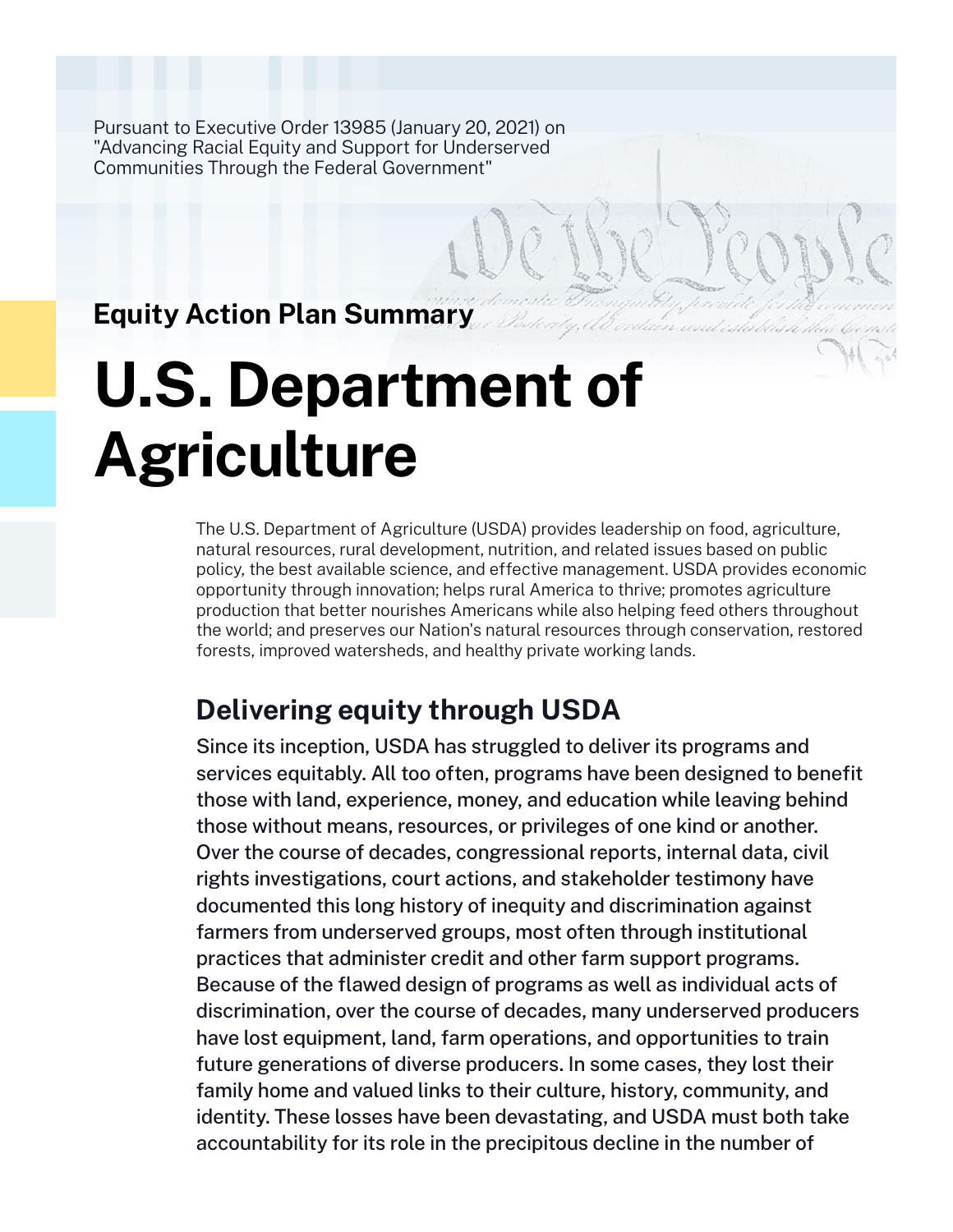Black farmers in the United States and also for erecting barriers that have kept other underserved communities, including Native Americans, beginning farmers and ranchers, Veteran farmers and ranchers, refugees, farm workers, and other underrepresented groups from full and fair access to USDA programs and services, including but not limited to USDA farm programs. This history underscores the Administration's commitment to relieving the debt burden for economically distressed farm loan borrowers to achieve a robust and competitive agriculture sector.

USDA plays a leading role in supporting the prosperity of rural communities. Advancing equity at USDA means addressing the population loss, higher rates of poverty, and economic insecurity that too many rural communities face. USDA's Rural Development programs touch the lives of millions of rural Americans and communities across the country and provide nearly \$40 billion in financing for housing, water, community facilities, broadband, businesses, and other critical community infrastructure each year. But all too often, the households and communities that most need these critical USDA investments face barriers to access. For example, complex application processes for Rural Development programs can mean that higher capacity communities with the resources to hire a grant writer or submit a sophisticated application often win out over persistently poor communities.

USDA also plays a vital role in advancing nutrition security for underserved communities and supporting the 30 million adults and 12 million children who do not always have access to nutritious food. Over the course of the Biden-Harris Administration and beyond, USDA strives to institutionalize this emphasis on equity so that, with time, USDA becomes known as a trusted partner that does right by underserved communities and lives up to its name as The People's Department.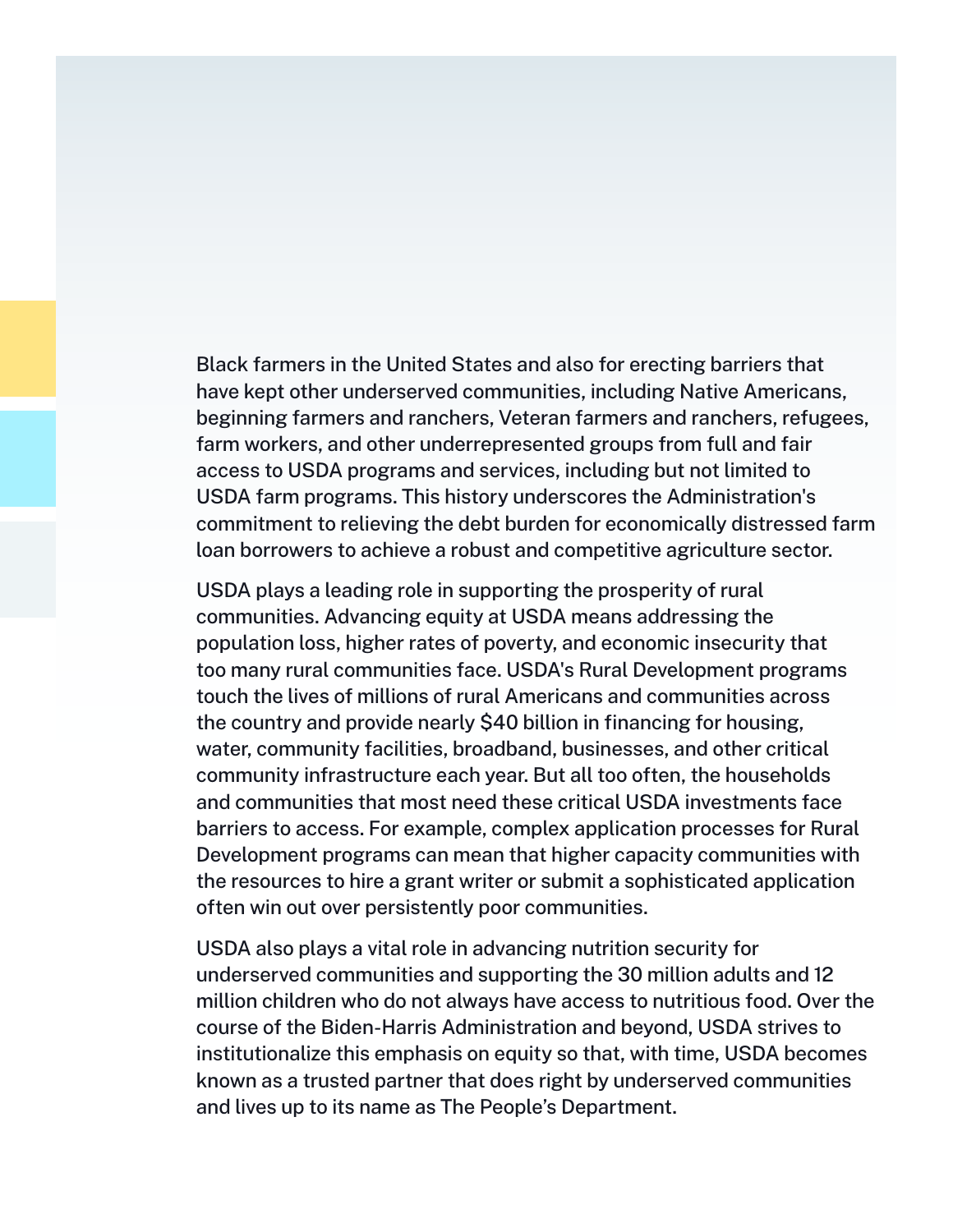#### **Partner with trusted technical assistance providers to expand access for underserved communities**

While USDA's expansive presence in rural communities is one of its greatest strengths, underserved communities can face barriers navigating USDA programs. Applying for and accessing USDA programs can be complicated or intimidating, especially for beginning farmers and ranchers or those unfamiliar with USDA programs and the organization. Many farm programs have been designed and implemented for decades in ways that work well and reward those who have access, means, education, and land, and create barriers for those who are most in need of assistance. As part of its commitment to rebuild trust and better serve these communities, USDA will build significant partnerships with trusted technical assistance providers to ensure that underserved producers have the help they need to access USDA programs as well as the business planning, market development, financial knowledge and other technical skills involved in successful farm management. USDA will invest at least \$100 million in additional partnerships with technical assistance providers that serve underserved communities.

#### **Reduce barriers that prevent underserved producers from accessing USDA farm programs**

Underserved farmers and producers often struggle to navigate administrative barriers to accessing USDA farm programs. Many small farms struggle without a meaningful safety net, and it can be even more challenging for underserved producers who have experienced discrimination and had limited access to USDA programs offered to enroll in programs. To address these challenges, USDA will reduce administrative barriers to program access, including by improving its translation services to ensure producers with limited English proficiency can access USDA services. USDA will also implement a simplified direct farm loan application process, along with an online application option, to improve historically underserved producers' access to capital through USDA programs; create targeted programs, offices and resources that will better serve urban agricultural producers; and continue to implement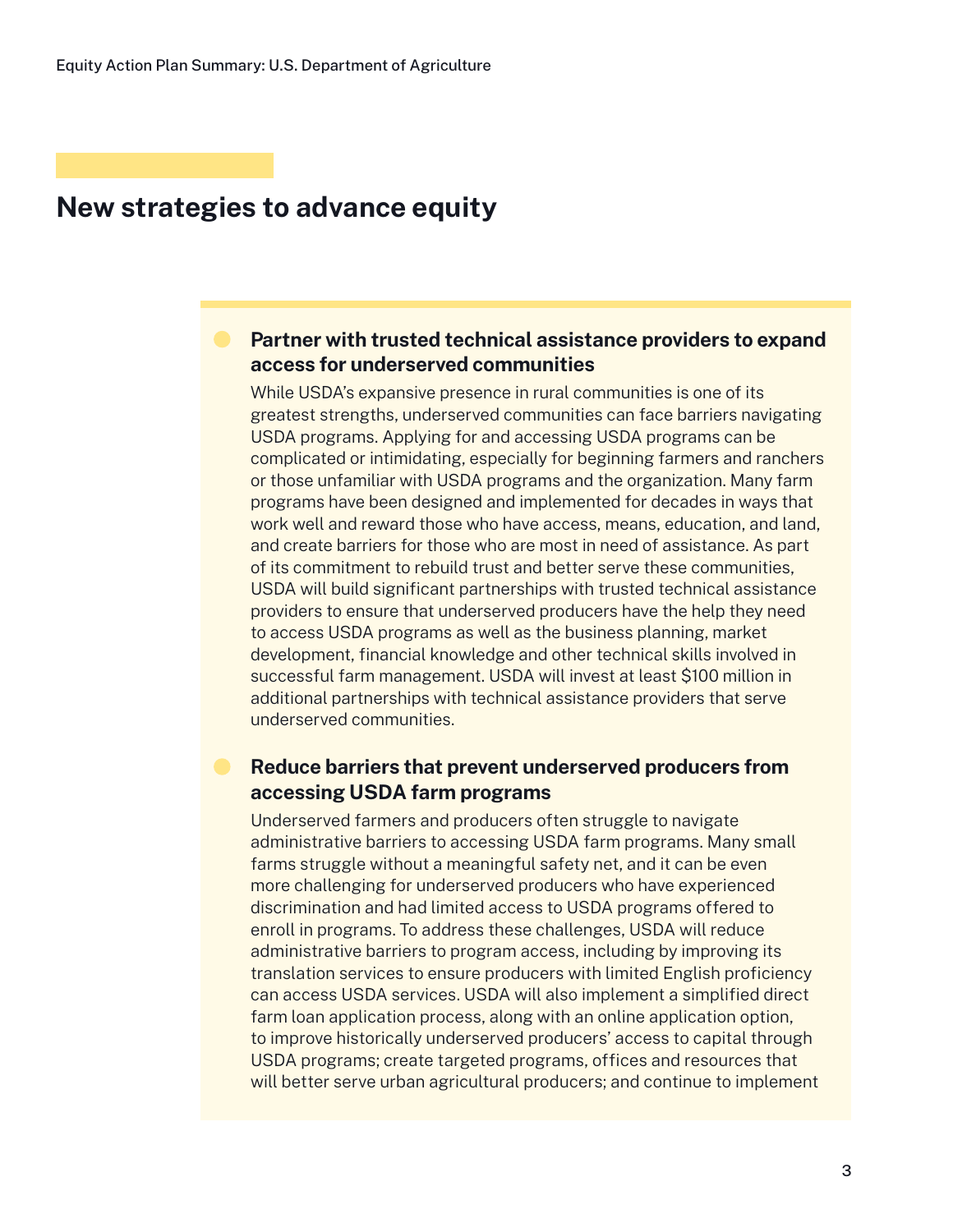the Heirs' Property Relending Program that establishes loan funds for eligible lenders to assist heirs' property landowners resolve ownership and succession on farmland with multiple owners.

#### **Expand equitable assistance to USDA nutrition programs**

As many as 30 million adults and 12 million children do not always have access to nutritious food. Exacerbated by COVID-19, many families and children in underserved communities are at risk for hunger and health disparities. One of the important nutrition assistance programs operated by USDA is the Women, Infants, and Children (WIC) nutrition assistance program, but multiple barriers exist to access and use the program, and only 57% of eligible people participate in WIC. Building on action taken in 2021, USDA will continue to expand access to its nutrition programs with an emphasis on reducing administrative burdens.

#### **Increase the share of overall USDA infrastructure investments that benefit underserved rural and Tribal communities**

Underserved communities and populations are disproportionately impacted by the effects of economic and environmental shocks. And as the world continues to experience the impacts of a raging pandemic and the increased impacts of climate change, including drought, flooding, wildfire, and increased severity of storms – these communities are often on the front lines. Historic inequities have often left such communities and populations with low capacity to deal with these challenges. To address these barriers, USDA will make historic infrastructure investments and embed environmental justice as part of the mission by directing programs to develop policies and activities that ensure USDA investments benefit underserved rural communities. In particular, USDA will deliver on the Justice40 Initiative, which sets a goal of delivering 40 percent of the investment benefits from certain federal programs to disadvantaged communities.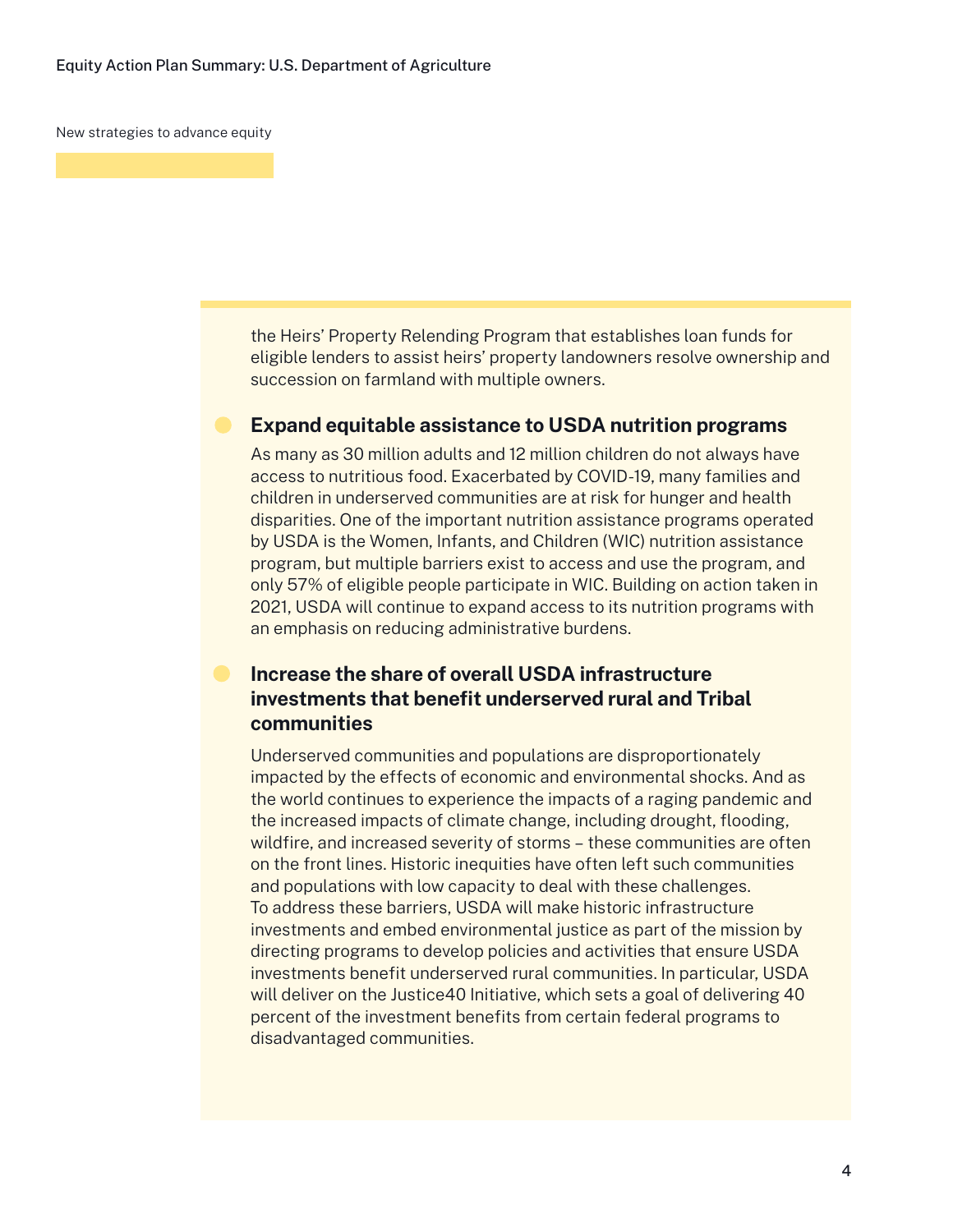#### **Increase fair and equitable opportunities for small disadvantaged businesses (SDBs)**

USDA has purchasing power of about \$9 billion and has an important role to play in expanding economic opportunities for underserved communities through contracting and procurement. While an average of about 16 percent of USDA's contracting dollars have gone to SDBs over the last ten years, USDA can do even more. USDA will assess and implement available tools to increase opportunities for small businesses and traditionally underserved entrepreneurs to compete for federal contracts. In particular, USDA will implement and roll out a Department-wide goal of 21.5 percent of contracts going to SDBs. USDA will also increase Tribal contracting by reviewing treaties, authorizing statutes, and regulations for the expansion of Tribal contracting preferences, such as through the Buy Indian Act.

#### **Uphold federal trust and treaty responsibilities to Indian Tribes**

Historical discriminatory practices have led to an erosion of trust with Tribal communities and inequitable program delivery. USDA has made a commitment to fulfill its tribal trust and treaty responsibilities through removing the unique barriers for indigenous and Tribal access to USDA programs and services, promoting Tribal self-determination to enable greater self-governance and decision-making, and adapting USDA's programs to include Tribal values and indigenous perspectives. To achieve this goal, USDA will take steps to ensure that Tribal lands and Tribalowned entities are eligible for USDA programs. USDA will also take steps to remove "legacy" preferences on Tribal lands, which historically led to projects on Indian reservations without the permission of Tribes. USDA will take steps to institutionalize Tribal jurisdiction and sovereignty over Tribal lands by requiring Tribal resolutions of support as part of programming decisions. The Forest Service will take steps to ensure Tribes have an integral role in decision-making related to the management of federal lands, including through the promotion of co-management and co-stewardship opportunities. USDA will also promote traditional foodways through the Indigenous Food Sovereignty Initiative, which aims to improve Indigenous health through foods tailored to Native communities' dietary needs.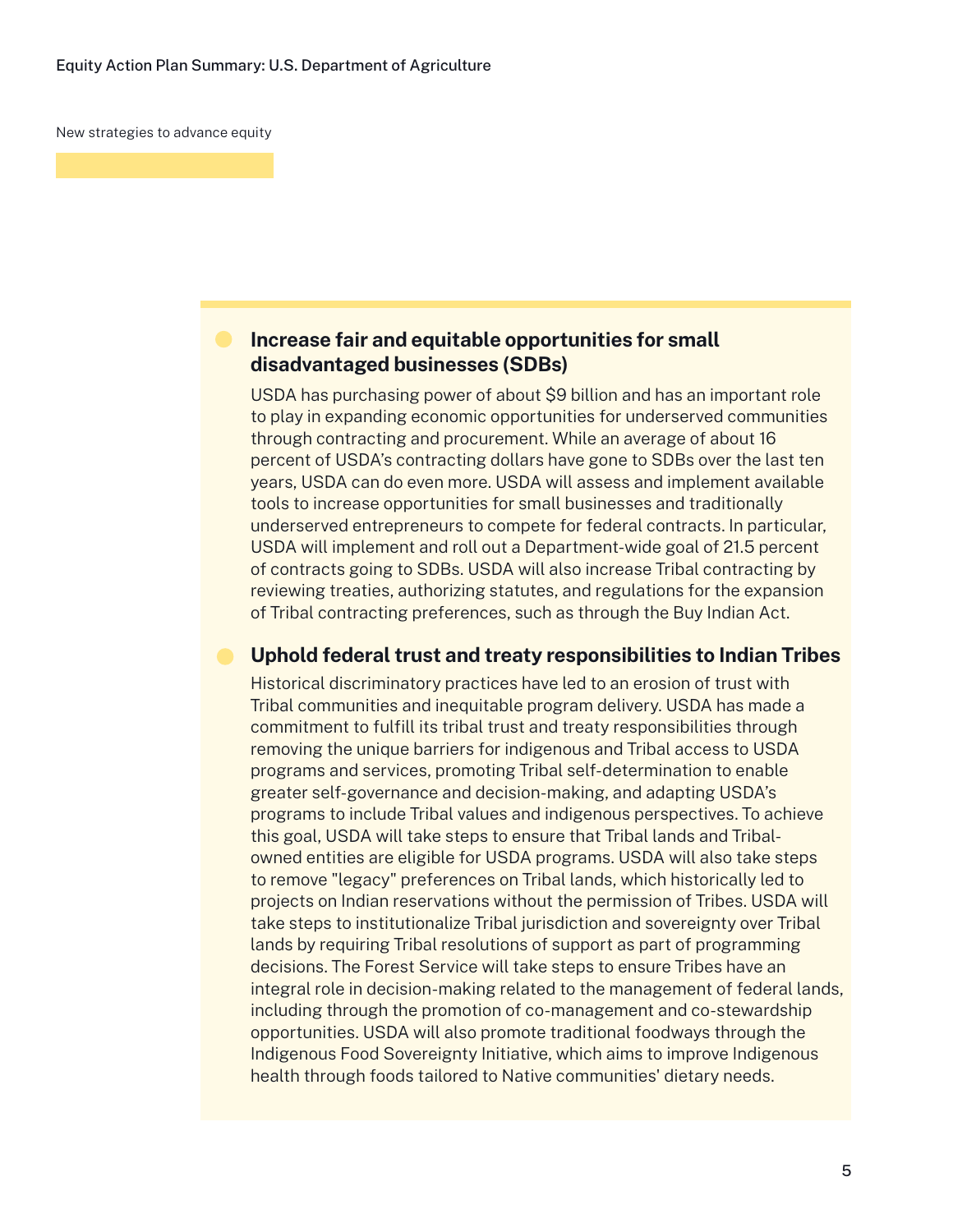#### **Institutionalize civil rights and equity as part of the DNA and culture of USDA**

From systemic discrimination in program design to a failure to properly investigate and resolve complaints of discrimination in its programs, numerous internal and external reports have documented fundamental failures to protect the civil rights of USDA customers in the past. Due in part to these failures, thousands of minority farmers filed various class action lawsuits under the Equal Credit Opportunity Act (ECOA) and the Administrative Procedure Act (APA), and USDA's Office of Civil Rights has been challenged to maintain trust among both internal and external stakeholders. In response, Secretary Vilsack and Deputy Secretary Bronaugh have made upholding civil and constitutional rights and ensuring that all USDA applicants, customers, employees, and stakeholders are provided fair access to all opportunities, programs, and services a top priority and foundational to the USDA equity agenda. The Agency will resolve long-standing pending administrative cases to rebuild and maintain trust; address the staffing and capacity needs of both the Office of the Assistant Secretary for Civil Rights (OASCR) and Mission Area and Agency civil rights offices; and assess the 2018 OASCR proposed rule and associated internal management realignment actions that created ambiguity around roles and responsibilities for Mission Area and Agency civil rights offices, which will enable Mission Area and Agency civil rights staff to execute their mission and be more involved both in ensuring accountability for civil rights violations and ensuring that decision-makers at the Mission Area and Agency level understand the civil rights impacts of program and policy choices. In addition, the Agency will prioritize training on civil rights, equity, and other core competencies critical to reducing barriers to access and crafting equitable policies and programs for USDA staff and leaders within civil rights and throughout the Department and create systems that provide consistent, intentionally designed, and well-executed opportunities that ensure programmatic complaints are mitigated.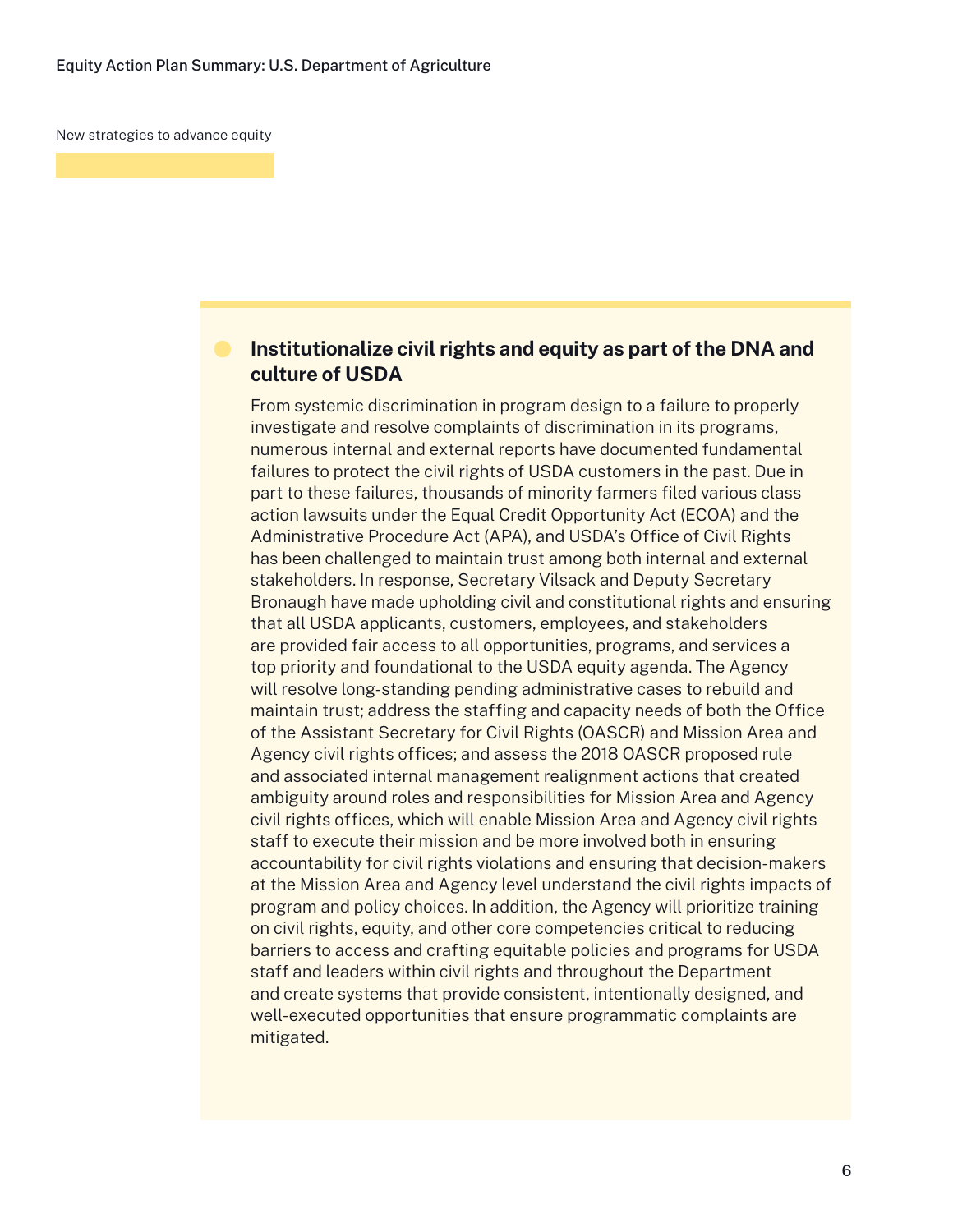## **Building on USDA's progress**

**This equity action plan builds on USDA's progress delivering on equity and racial justice in the first year of the Biden-Harris Administration.**

#### **Establishing an Equity Commission**

USDA has established a first-of-its-kind Equity Commission comprised of external stakeholders who are tasked with conducting a thorough review of USDA policies and programs and providing the Secretary with a set of recommendations for how the Department can take action to advance equity. The Equity Commission and its agriculture subcommittee will provide an initial set of recommendations in late 2022. Additional recommendations from the Commission's rural development subcommittee and any other subcommittees will be provided no later than 2023.

#### **Delivering equitable access to nutrition programs**

Food Nutrition and Consumer Services (FNCS) bolstered access to Supplemental Nutrition Assistance Program (SNAP) by providing \$1.135 billion to expand and enhance the States' SNAP administration and improve services to vulnerable populations and increase benefits for Women, Infants, and Children (WIC) recipients by providing \$900 million to implement a temporary increase in fruit and vegetable vouchers to \$35 per month. USDA proposed a regulatory priority to remove regulatory barriers in WIC's online ordering and expand access for various types of online capable stores to participate. USDA increased the Pandemic-EBT food assistance benefit by approximately 15%, providing more money for low-income families and millions of children missing meals due to school closures. USDA expanded eligibility for young adults experiencing homelessness under the age of 25 to be able to receive meals at emergency shelters participating in the Child and Adult Care Food Program (CACFP). In addition, on November 1, 2021, USDA announced the first set of Tribal demonstration programs to increase Tribal food sovereignty and support Tribal food economies.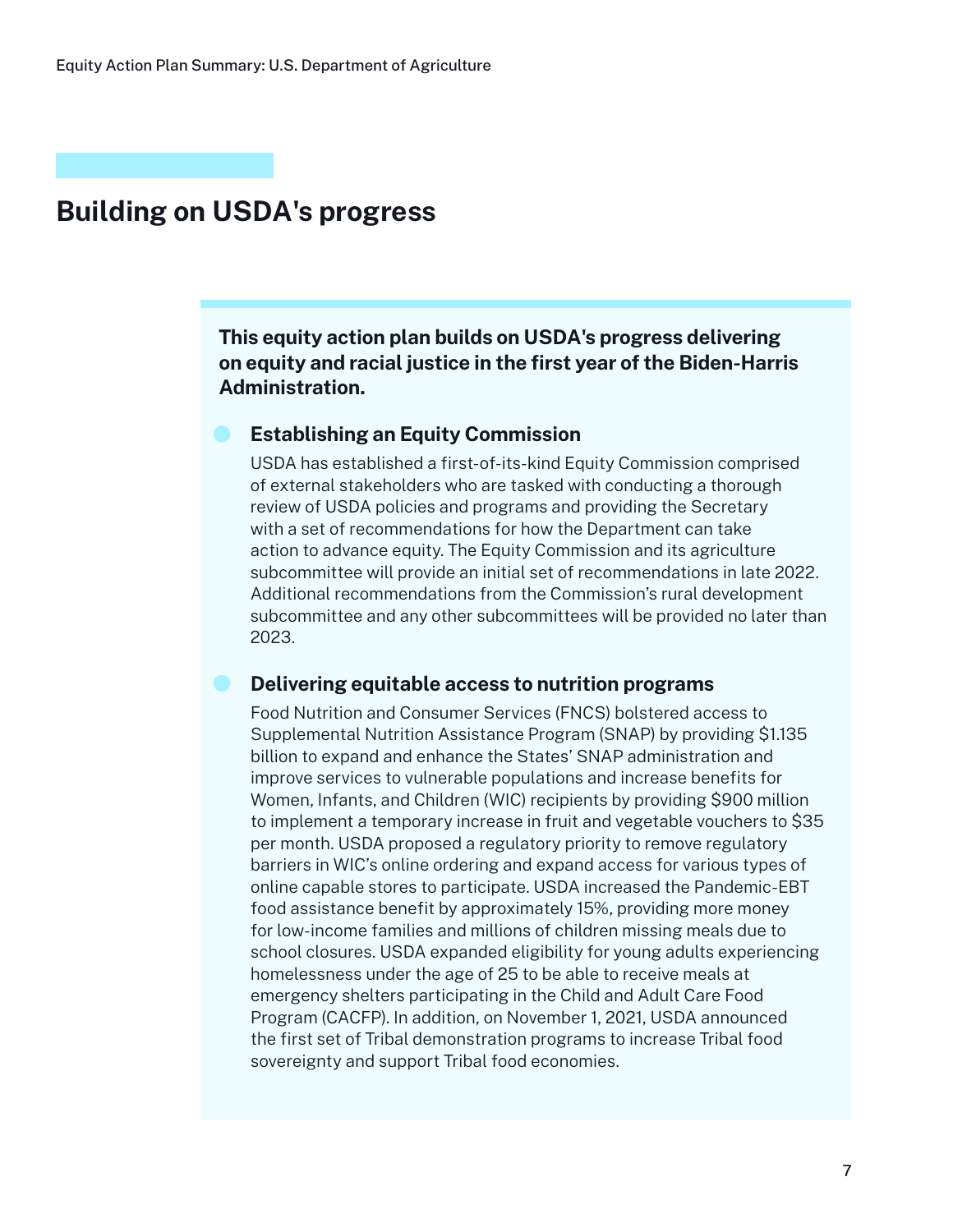Building on USDA's progress

#### **Supporting underserved producers**

The Farm Service Agency (FSA) made available \$67 million through its new Heirs' Property Relending Program to help agricultural producers and landowners resolve heirs' land ownership and succession issues. USDA also announced approximately \$16.6 million in funding to communitybased and nonprofit organizations, institutions of higher education, and Tribal entities that help underserved and veteran farmers and ranchers own and operate successful farms. The Natural Resource Conservation Service (NRCS) invested \$50 million in partnerships to improve equity in conservation programs, and USDA has invested \$75 million in 5-year technical assistance partnerships with cooperators that work with underserved farmers and ranchers.

#### **Supporting underserved rural communities**

Rural Housing Service Single Family Housing Direct and Guaranteed loans extended the eviction and foreclosure moratorium to struggling multifamily housing residents. Totaling 218 projects, the Rural Business Service also made an \$86 million investment to improve equitable access to jobs, business opportunities, housing, and health care for people who live and work in rural communities through six programs, such as Delta Health Care Grant and Socially Disadvantaged Groups Grant programs.

#### **Partnering with Minority Serving Institutions (MSIs)**

Multiple USDA offices have made investments in various MSIs to build programs that 1) enable minority students to have access to curriculum, internship, and training that expand career opportunities in USDA-related fields; and 2) leverage MSIs' ability to provide technical assistance to assist underserved and veteran farmers to own and operate successful farms. For example, the Office of Research, Education, and Economics invested over \$21.8 million to support research, capacity for teaching, and diverse student recruitment.